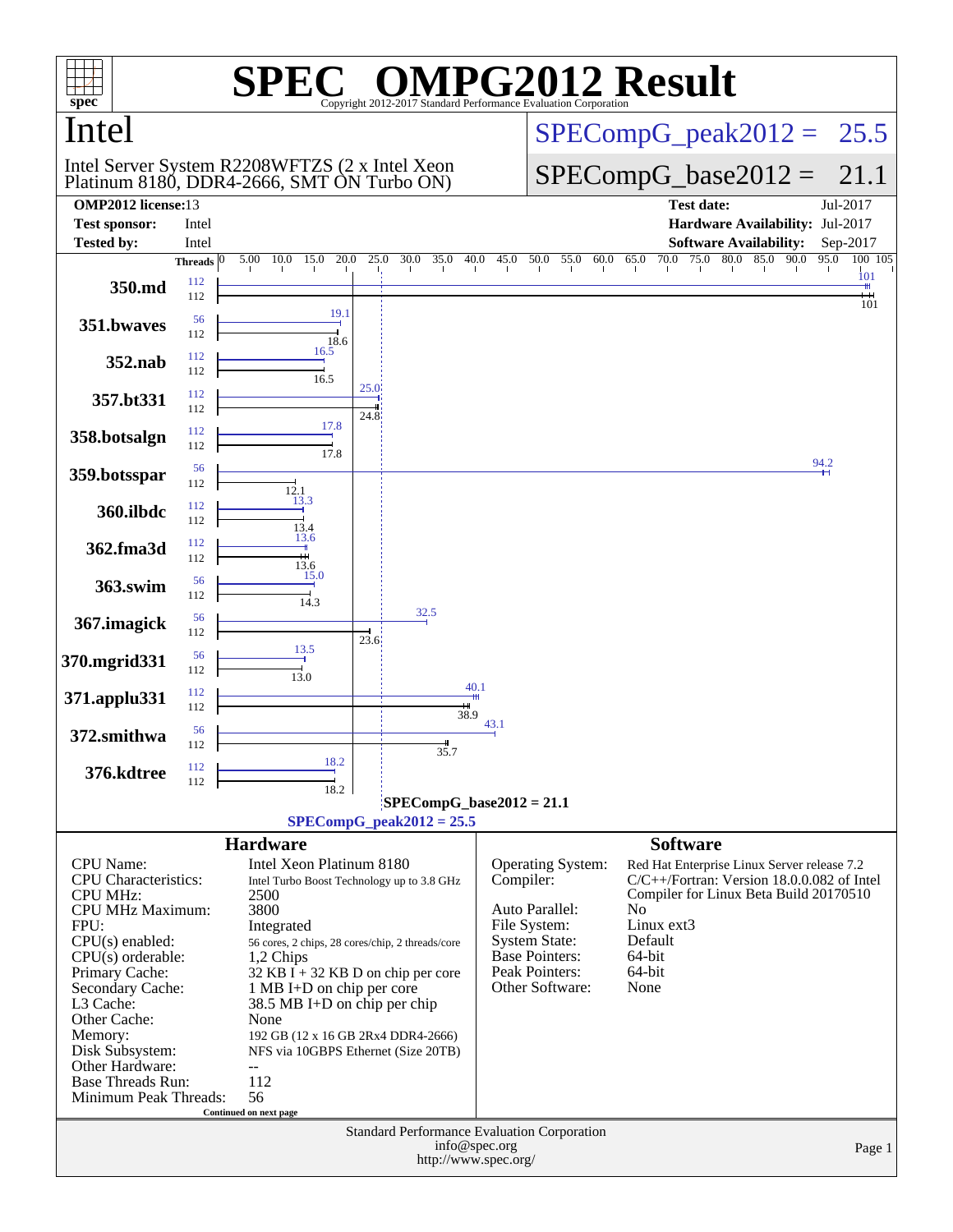

### Intel

### Platinum 8180, DDR4-2666, SMT ON Turbo ON) Intel Server System R2208WFTZS (2 x Intel Xeon

**[OMP2012 license:](http://www.spec.org/auto/omp2012/Docs/result-fields.html#OMP2012license)**13 **[Test date:](http://www.spec.org/auto/omp2012/Docs/result-fields.html#Testdate)** Jul-2017

[Maximum Peak Threads:](http://www.spec.org/auto/omp2012/Docs/result-fields.html#MaximumPeakThreads) 112

 $SPECompG_peak2012 = 25.5$  $SPECompG_peak2012 = 25.5$ 

### $SPECompG_base2012 = 21.1$  $SPECompG_base2012 = 21.1$

**[Test sponsor:](http://www.spec.org/auto/omp2012/Docs/result-fields.html#Testsponsor)** Intel **[Hardware Availability:](http://www.spec.org/auto/omp2012/Docs/result-fields.html#HardwareAvailability)** Jul-2017 **[Tested by:](http://www.spec.org/auto/omp2012/Docs/result-fields.html#Testedby)** Intel **[Software Availability:](http://www.spec.org/auto/omp2012/Docs/result-fields.html#SoftwareAvailability)** Sep-2017

| <b>Results Table</b>                                                                                                                                                                                                                                                                                                                                                                                                                                                                                                                                                                                                                                                                                                                                                                                                                                                                                                                                                        |                        |      |              |                                                                                                          |              |                                                                     |               |     |                                |                     |                        |                     |                        |                     |
|-----------------------------------------------------------------------------------------------------------------------------------------------------------------------------------------------------------------------------------------------------------------------------------------------------------------------------------------------------------------------------------------------------------------------------------------------------------------------------------------------------------------------------------------------------------------------------------------------------------------------------------------------------------------------------------------------------------------------------------------------------------------------------------------------------------------------------------------------------------------------------------------------------------------------------------------------------------------------------|------------------------|------|--------------|----------------------------------------------------------------------------------------------------------|--------------|---------------------------------------------------------------------|---------------|-----|--------------------------------|---------------------|------------------------|---------------------|------------------------|---------------------|
|                                                                                                                                                                                                                                                                                                                                                                                                                                                                                                                                                                                                                                                                                                                                                                                                                                                                                                                                                                             |                        |      |              | <b>Base</b>                                                                                              |              |                                                                     |               |     |                                |                     | <b>Peak</b>            |                     |                        |                     |
| <b>Benchmark</b><br>350.md                                                                                                                                                                                                                                                                                                                                                                                                                                                                                                                                                                                                                                                                                                                                                                                                                                                                                                                                                  | Threads Seconds<br>112 | 46.2 | Ratio<br>100 | <b>Seconds</b><br>45.4                                                                                   | Ratio<br>102 | <b>Seconds</b><br>45.7                                              | Ratio<br>101  | 112 | <b>Threads Seconds</b><br>45.9 | <b>Ratio</b><br>101 | <b>Seconds</b><br>45.7 | <b>Ratio</b><br>101 | <b>Seconds</b><br>46.0 | <b>Ratio</b><br>101 |
| 351.bwaves                                                                                                                                                                                                                                                                                                                                                                                                                                                                                                                                                                                                                                                                                                                                                                                                                                                                                                                                                                  | 112                    | 243  | 18.7         | 243                                                                                                      | 18.6         | 243                                                                 | 18.6          | 56  | 238                            | 19.1                | 238                    | 19.0                | 238                    | <u>19.1</u>         |
| $352$ .nab                                                                                                                                                                                                                                                                                                                                                                                                                                                                                                                                                                                                                                                                                                                                                                                                                                                                                                                                                                  | 112                    | 235  | 16.5         | 236                                                                                                      | 16.5         | 236                                                                 | 16.5          | 112 | 235                            | 16.5                | 235                    | 16.5                | 235                    | 16.6                |
| 357.bt331                                                                                                                                                                                                                                                                                                                                                                                                                                                                                                                                                                                                                                                                                                                                                                                                                                                                                                                                                                   | 112                    | 191  | 24.8         | 190                                                                                                      | 24.9         | 192                                                                 | 24.6          | 112 | 190                            | 24.9                | <b>190</b>             | 25.0                | 189                    | 25.1                |
| 358.botsalgn                                                                                                                                                                                                                                                                                                                                                                                                                                                                                                                                                                                                                                                                                                                                                                                                                                                                                                                                                                | 112                    | 245  | 17.8         | 245                                                                                                      | 17.8         | 245                                                                 | 17.8          | 112 | 245                            | 17.8                | 245                    | 17.8                | 245                    | 17.8                |
| 359.botsspar                                                                                                                                                                                                                                                                                                                                                                                                                                                                                                                                                                                                                                                                                                                                                                                                                                                                                                                                                                | 112                    | 433  | 12.1         | 433                                                                                                      | 12.1         | 433                                                                 | 12.1          | 56  | 55.8                           | 94.2                | 55.2                   | 95.1                | 55.8                   | 94.0                |
| 360.ilbdc                                                                                                                                                                                                                                                                                                                                                                                                                                                                                                                                                                                                                                                                                                                                                                                                                                                                                                                                                                   | 112                    | 266  | 13.4         | 266                                                                                                      | 13.4         | 266                                                                 | 13.4          | 112 | 267                            | 13.3                | 269                    | 13.2                | 269                    | 13.3                |
| 362.fma3d                                                                                                                                                                                                                                                                                                                                                                                                                                                                                                                                                                                                                                                                                                                                                                                                                                                                                                                                                                   | 112                    | 270  | 14.1         | 279                                                                                                      | 13.6         | 292                                                                 | 13.0          | 112 | 279                            | 13.6                | 279                    | 13.6                | 275                    | 13.8                |
| 363.swim                                                                                                                                                                                                                                                                                                                                                                                                                                                                                                                                                                                                                                                                                                                                                                                                                                                                                                                                                                    | 112                    | 317  | 14.3         | 316                                                                                                      | 14.3         | 316                                                                 | 14.3          | 56  | <b>303</b>                     | 15.0                | 302                    | 15.0                | 303                    | 15.0                |
| 367. imagick                                                                                                                                                                                                                                                                                                                                                                                                                                                                                                                                                                                                                                                                                                                                                                                                                                                                                                                                                                | 112                    | 298  | 23.6         | 298                                                                                                      | 23.6         | 297                                                                 | 23.6          | 56  | 217                            | 32.5                | 216                    |                     |                        |                     |
| 370.mgrid331                                                                                                                                                                                                                                                                                                                                                                                                                                                                                                                                                                                                                                                                                                                                                                                                                                                                                                                                                                | 112                    | 339  | 13.0         | 339                                                                                                      | 13.0         | 339                                                                 | 13.0          | 56  | 326                            | 13.5                | 327                    | 32.6<br>13.5        | 217<br>327             | 32.5<br>13.5        |
| 371.applu331                                                                                                                                                                                                                                                                                                                                                                                                                                                                                                                                                                                                                                                                                                                                                                                                                                                                                                                                                                | 112                    | 156  | 38.9         | 159                                                                                                      | 38.2         | 155                                                                 | 39.2          | 112 | 149                            | 40.6                | 152                    | 39.7                | 151                    | 40.1                |
| 372.smithwa                                                                                                                                                                                                                                                                                                                                                                                                                                                                                                                                                                                                                                                                                                                                                                                                                                                                                                                                                                 | 112                    | 151  | 35.5         | 150                                                                                                      | 35.8         | 150                                                                 | 35.7          | 56  | 124                            | 43.1                | 124                    | 43.1                | <u>124</u>             | <u>43.1</u>         |
| 376.kdtree                                                                                                                                                                                                                                                                                                                                                                                                                                                                                                                                                                                                                                                                                                                                                                                                                                                                                                                                                                  | 112                    | 248  | 18.2         | 247                                                                                                      | 18.2         | 247                                                                 | 18.2          | 112 | 247                            | 18.2                | 248                    | 18.1                | 247                    | 18.2                |
|                                                                                                                                                                                                                                                                                                                                                                                                                                                                                                                                                                                                                                                                                                                                                                                                                                                                                                                                                                             |                        |      |              | Results appear in the order in which they were run. Bold underlined text indicates a median measurement. |              |                                                                     |               |     |                                |                     |                        |                     |                        |                     |
| Sysinfo program /nfs/pdx/home/aknyaze1/OMP2012/1.1/Docs/sysinfo<br>Revision 563 of 2016-06-10 (097295389cf6073d8c3b03fa376740a5)<br>running on ortce-skl3 Mon Jul 17 20:24:23 2017<br>This section contains SUT (System Under Test) info as seen by<br>some common utilities. To remove or add to this section, see:<br>http://www.spec.org/omp2012/Docs/config.html#sysinfo<br>From /proc/cpuinfo<br>model name: $Intel(R)$ Xeon $(R)$ Platinum 8180 CPU @ 2.50GHz<br>2 "physical id"s (chips)<br>112 "processors"<br>cores, siblings (Caution: counting these is hw and system dependent.<br>The<br>following excerpts from /proc/cpuinfo might not be reliable.<br>Use with<br>caution.)<br>cpu cores : 28<br>siblings<br>$\sim 10$<br>56<br>physical 0: cores 0 1 2 3 4 5 6 8 9 10 11 12 13 14 16 17 18 19 20 21 22 24<br>25 26 27 28 29 30<br>physical 1: cores 0 1 2 3 4 5 6 8 9 10 11 12 13 14 16 17 18 19 20 21 22 24<br>25 26 27 28 29 30<br>cache size : 39424 KB |                        |      |              |                                                                                                          |              |                                                                     |               |     |                                |                     |                        |                     |                        |                     |
|                                                                                                                                                                                                                                                                                                                                                                                                                                                                                                                                                                                                                                                                                                                                                                                                                                                                                                                                                                             |                        |      |              |                                                                                                          |              | Continued on next page                                              |               |     |                                |                     |                        |                     |                        |                     |
|                                                                                                                                                                                                                                                                                                                                                                                                                                                                                                                                                                                                                                                                                                                                                                                                                                                                                                                                                                             |                        |      |              |                                                                                                          |              | Standard Performance Evaluation Corporation<br>http://www.spec.org/ | info@spec.org |     |                                |                     |                        |                     |                        | Page 2              |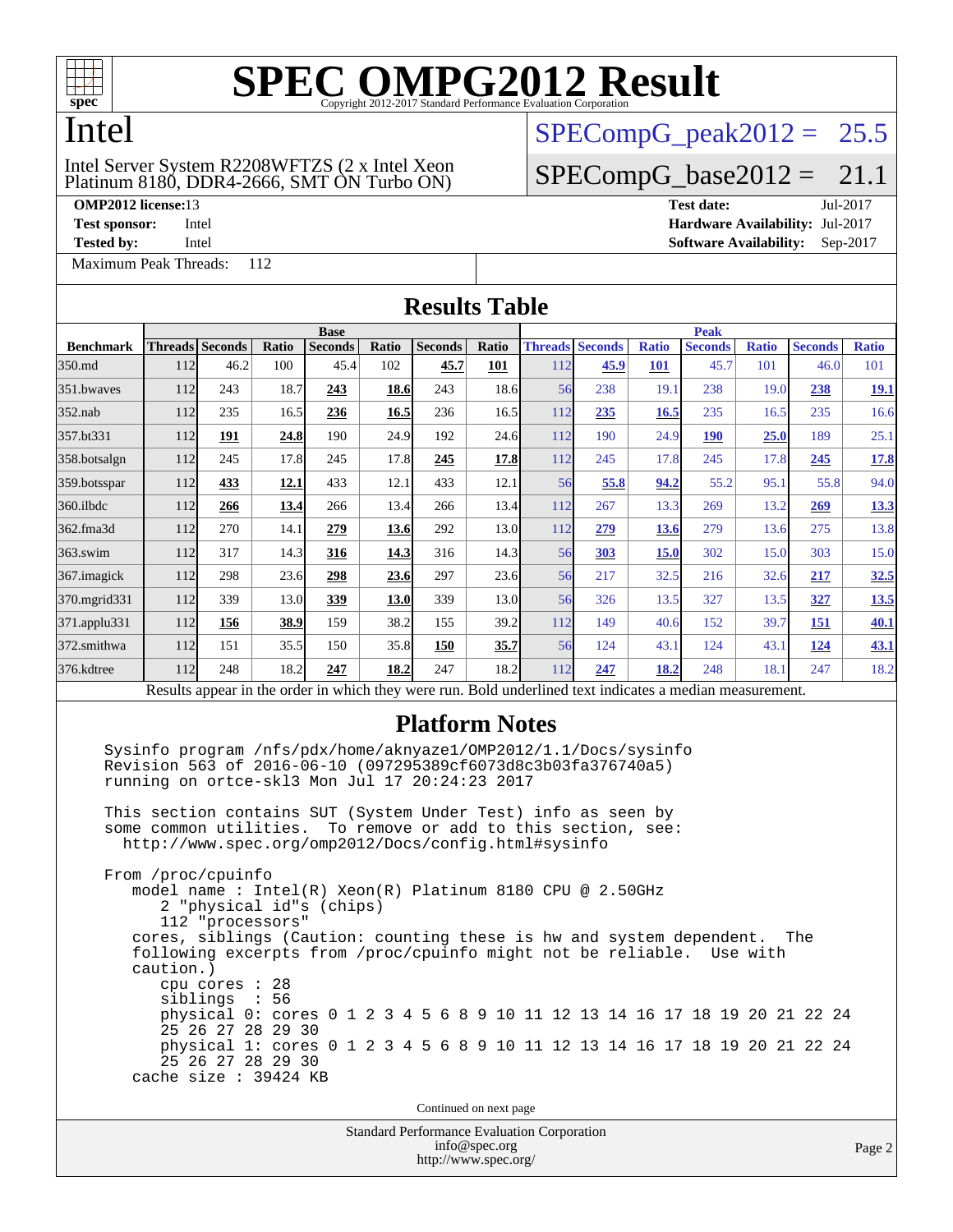

### **[SPEC OMPG2012 Result](http://www.spec.org/auto/omp2012/Docs/result-fields.html#SPECOMPG2012Result)** Copyright 2012-2017 Standard Performance Evaluation

### Intel

Intel Server System R2208WFTZS (2 x Intel Xeon

Platinum 8180, DDR4-2666, SMT ON Turbo ON)

 $SPECompG<sub>peak2012</sub> = 25.5$ 

 $SPECompG_base2012 = 21.1$  $SPECompG_base2012 = 21.1$ 

**[OMP2012 license:](http://www.spec.org/auto/omp2012/Docs/result-fields.html#OMP2012license)**13 **[Test date:](http://www.spec.org/auto/omp2012/Docs/result-fields.html#Testdate)** Jul-2017 **[Test sponsor:](http://www.spec.org/auto/omp2012/Docs/result-fields.html#Testsponsor)** Intel **[Hardware Availability:](http://www.spec.org/auto/omp2012/Docs/result-fields.html#HardwareAvailability)** Jul-2017 **[Tested by:](http://www.spec.org/auto/omp2012/Docs/result-fields.html#Testedby)** Intel **[Software Availability:](http://www.spec.org/auto/omp2012/Docs/result-fields.html#SoftwareAvailability)** Sep-2017

### **[Platform Notes \(Continued\)](http://www.spec.org/auto/omp2012/Docs/result-fields.html#PlatformNotes)**

Standard Performance Evaluation Corporation [info@spec.org](mailto:info@spec.org) <http://www.spec.org/> Page 3 From /proc/meminfo<br>MemTotal: 196526484 kB HugePages\_Total: 0<br>Hugepagesize: 2048 kB Hugepagesize: /usr/bin/lsb\_release -d Red Hat Enterprise Linux Server release 7.2 (Maipo) From /etc/\*release\* /etc/\*version\* os-release: NAME="Red Hat Enterprise Linux Server" VERSION="7.2 (Maipo)" ID="rhel" ID\_LIKE="fedora" VERSION\_ID="7.2" PRETTY\_NAME="Red Hat Enterprise Linux Server 7.2 (Maipo)" ANSI\_COLOR="0;31" CPE\_NAME="cpe:/o:redhat:enterprise\_linux:7.2:GA:server" redhat-release: Red Hat Enterprise Linux Server release 7.2 (Maipo) system-release: Red Hat Enterprise Linux Server release 7.2 (Maipo) system-release-cpe: cpe:/o:redhat:enterprise\_linux:7.2:ga:server uname -a: Linux ortce-skl3 3.10.0-327.el7.x86\_64 #1 SMP Thu Oct 29 17:29:29 EDT 2015 x86\_64 x86\_64 x86\_64 GNU/Linux run-level 3 Jul 17 20:21 SPEC is set to: /nfs/pdx/home/aknyaze1/OMP2012/1.1 Filesystem Type Size Used Avail Use% Mounted on cthor-fs1.jf.intel.com:/home/aknyaze1 nfs 19T 14T 4.4T 76% /nfs/pdx/home/aknyaze1 Cannot run dmidecode; consider saying 'chmod +s /usr/sbin/dmidecode' (End of data from sysinfo program) **[General Notes](http://www.spec.org/auto/omp2012/Docs/result-fields.html#GeneralNotes)** ======================================================================== General base OMP Library Settings ENV\_KMP\_AFFINITY=compact,0,verbose ======================================================================== General peak OMP Library Settings ENV\_KMP\_AFFINITY=compact,0,verbose ======================================================================== Per benchmark peak OMP Library Settings ======================================================================== Continued on next page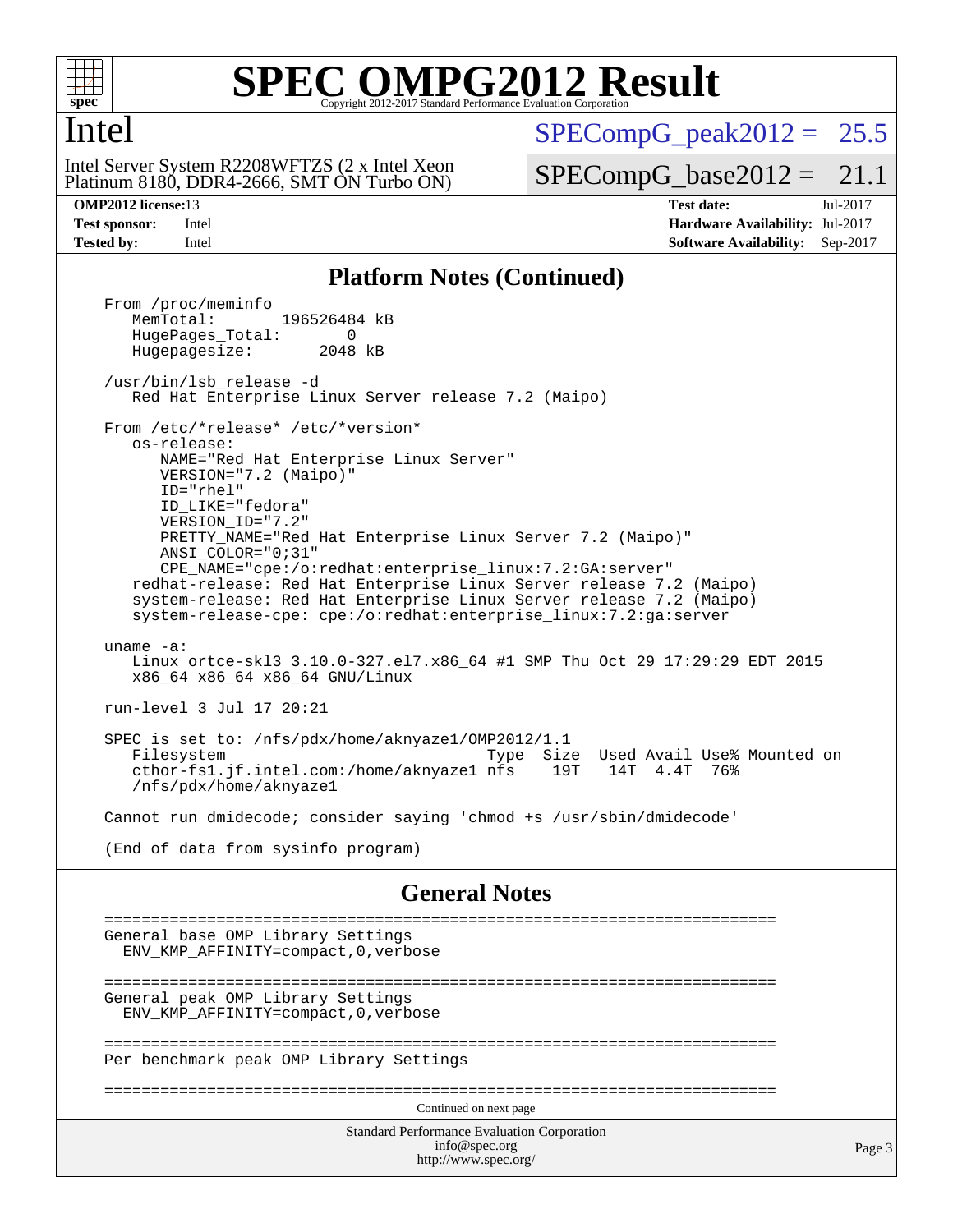

### Intel

Platinum 8180, DDR4-2666, SMT ON Turbo ON) Intel Server System R2208WFTZS (2 x Intel Xeon

 $SPECompG_peak2012 = 25.5$  $SPECompG_peak2012 = 25.5$ 

 $SPECompG_base2012 = 21.1$  $SPECompG_base2012 = 21.1$ 

**[OMP2012 license:](http://www.spec.org/auto/omp2012/Docs/result-fields.html#OMP2012license)**13 **[Test date:](http://www.spec.org/auto/omp2012/Docs/result-fields.html#Testdate)** Jul-2017 **[Test sponsor:](http://www.spec.org/auto/omp2012/Docs/result-fields.html#Testsponsor)** Intel **[Hardware Availability:](http://www.spec.org/auto/omp2012/Docs/result-fields.html#HardwareAvailability)** Jul-2017 **[Tested by:](http://www.spec.org/auto/omp2012/Docs/result-fields.html#Testedby)** Intel **[Software Availability:](http://www.spec.org/auto/omp2012/Docs/result-fields.html#SoftwareAvailability)** Sep-2017

### **[General Notes \(Continued\)](http://www.spec.org/auto/omp2012/Docs/result-fields.html#GeneralNotes)**

| System settings notes:<br>Intel Turbo Boost Technology (Turbo) : Enabled                                                                                                                |
|-----------------------------------------------------------------------------------------------------------------------------------------------------------------------------------------|
| General OMP Library Settings<br>KMP LIBRARY=turnaround<br>KMP STACKSIZE=292M<br>KMP BLOCKTIME=infinite<br>OMP DYNAMIC=FALSE<br>OMP NESTED=FALSE<br>OMP SCHEDULE=static<br>------------- |
| 351.bwaves:peak:<br>ENV KMP AFFINITY=compact, 1, verbose                                                                                                                                |
| 359.botsspar: peak:<br>ENV KMP AFFINITY=compact, 1, verbose                                                                                                                             |
| 363.swin:peak:<br>ENV KMP AFFINITY=compact, 1, verbose                                                                                                                                  |
| ----------------<br>367.imagick:peak:<br>ENV KMP AFFINITY=compact, 1, verbose                                                                                                           |
| $370.\text{mgrid}331:\text{peak}:$<br>ENV KMP AFFINITY=compact, 1, verbose                                                                                                              |
| 372.smithwa:peak:<br>ENV KMP AFFINITY=compact, 1, verbose                                                                                                                               |

### **[Base Compiler Invocation](http://www.spec.org/auto/omp2012/Docs/result-fields.html#BaseCompilerInvocation)**

[C benchmarks](http://www.spec.org/auto/omp2012/Docs/result-fields.html#Cbenchmarks): [icc](http://www.spec.org/omp2012/results/res2017q3/omp2012-20170718-00108.flags.html#user_CCbase_intel_icc_a87c68a857bc5ec5362391a49d3a37a6)

[C++ benchmarks:](http://www.spec.org/auto/omp2012/Docs/result-fields.html#CXXbenchmarks) [icpc](http://www.spec.org/omp2012/results/res2017q3/omp2012-20170718-00108.flags.html#user_CXXbase_intel_icpc_2d899f8d163502b12eb4a60069f80c1c)

[Fortran benchmarks](http://www.spec.org/auto/omp2012/Docs/result-fields.html#Fortranbenchmarks): [ifort](http://www.spec.org/omp2012/results/res2017q3/omp2012-20170718-00108.flags.html#user_FCbase_intel_ifort_8a5e5e06b19a251bdeaf8fdab5d62f20)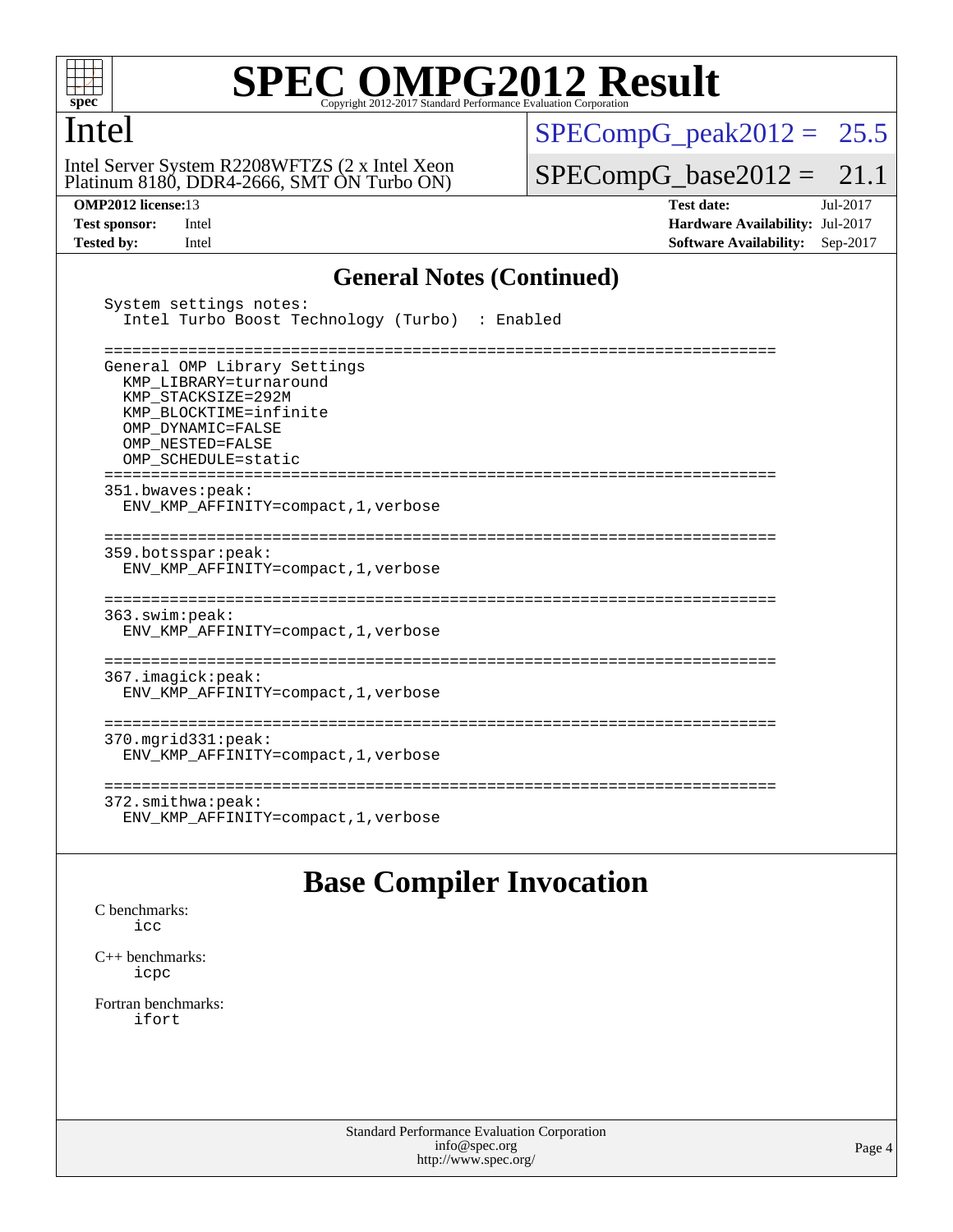

### Intel

Platinum 8180, DDR4-2666, SMT ON Turbo ON) Intel Server System R2208WFTZS (2 x Intel Xeon

 $SPECompG_peak2012 = 25.5$  $SPECompG_peak2012 = 25.5$ 

 $SPECompG_base2012 = 21.1$  $SPECompG_base2012 = 21.1$ 

**[OMP2012 license:](http://www.spec.org/auto/omp2012/Docs/result-fields.html#OMP2012license)**13 **[Test date:](http://www.spec.org/auto/omp2012/Docs/result-fields.html#Testdate)** Jul-2017 **[Test sponsor:](http://www.spec.org/auto/omp2012/Docs/result-fields.html#Testsponsor)** Intel **[Hardware Availability:](http://www.spec.org/auto/omp2012/Docs/result-fields.html#HardwareAvailability)** Jul-2017 **[Tested by:](http://www.spec.org/auto/omp2012/Docs/result-fields.html#Testedby)** Intel **[Software Availability:](http://www.spec.org/auto/omp2012/Docs/result-fields.html#SoftwareAvailability)** Sep-2017

### **[Base Portability Flags](http://www.spec.org/auto/omp2012/Docs/result-fields.html#BasePortabilityFlags)**

 350.md: [-FR](http://www.spec.org/omp2012/results/res2017q3/omp2012-20170718-00108.flags.html#user_baseFPORTABILITY350_md_f-FR) 357.bt331: [-mcmodel=medium](http://www.spec.org/omp2012/results/res2017q3/omp2012-20170718-00108.flags.html#user_basePORTABILITY357_bt331_f-mcmodel_3a41622424bdd074c4f0f2d2f224c7e5) 363.swim: [-mcmodel=medium](http://www.spec.org/omp2012/results/res2017q3/omp2012-20170718-00108.flags.html#user_basePORTABILITY363_swim_f-mcmodel_3a41622424bdd074c4f0f2d2f224c7e5) 367.imagick: [-std=c99](http://www.spec.org/omp2012/results/res2017q3/omp2012-20170718-00108.flags.html#user_baseCPORTABILITY367_imagick_f-std_2ec6533b6e06f1c4a6c9b78d9e9cde24)

**[Base Optimization Flags](http://www.spec.org/auto/omp2012/Docs/result-fields.html#BaseOptimizationFlags)**

[C benchmarks](http://www.spec.org/auto/omp2012/Docs/result-fields.html#Cbenchmarks):

[-O3](http://www.spec.org/omp2012/results/res2017q3/omp2012-20170718-00108.flags.html#user_CCbase_f-O3) [-qopenmp](http://www.spec.org/omp2012/results/res2017q3/omp2012-20170718-00108.flags.html#user_CCbase_f-qopenmp) [-xCORE-AVX512](http://www.spec.org/omp2012/results/res2017q3/omp2012-20170718-00108.flags.html#user_CCbase_f-xCORE-AVX512) [-fp-model fast=2](http://www.spec.org/omp2012/results/res2017q3/omp2012-20170718-00108.flags.html#user_CCbase_f-fp-model_a7fb8ccb7275e23f0079632c153cfcab) [-ansi-alias](http://www.spec.org/omp2012/results/res2017q3/omp2012-20170718-00108.flags.html#user_CCbase_f-ansi-alias) [-no-prec-div](http://www.spec.org/omp2012/results/res2017q3/omp2012-20170718-00108.flags.html#user_CCbase_f-no-prec-div) [-no-prec-sqrt](http://www.spec.org/omp2012/results/res2017q3/omp2012-20170718-00108.flags.html#user_CCbase_f-no-prec-sqrt)

### [C++ benchmarks:](http://www.spec.org/auto/omp2012/Docs/result-fields.html#CXXbenchmarks)

[-O3](http://www.spec.org/omp2012/results/res2017q3/omp2012-20170718-00108.flags.html#user_CXXbase_f-O3) [-qopenmp](http://www.spec.org/omp2012/results/res2017q3/omp2012-20170718-00108.flags.html#user_CXXbase_f-qopenmp) [-xCORE-AVX512](http://www.spec.org/omp2012/results/res2017q3/omp2012-20170718-00108.flags.html#user_CXXbase_f-xCORE-AVX512) [-fp-model fast=2](http://www.spec.org/omp2012/results/res2017q3/omp2012-20170718-00108.flags.html#user_CXXbase_f-fp-model_a7fb8ccb7275e23f0079632c153cfcab) [-ansi-alias](http://www.spec.org/omp2012/results/res2017q3/omp2012-20170718-00108.flags.html#user_CXXbase_f-ansi-alias) [-no-prec-div](http://www.spec.org/omp2012/results/res2017q3/omp2012-20170718-00108.flags.html#user_CXXbase_f-no-prec-div) [-no-prec-sqrt](http://www.spec.org/omp2012/results/res2017q3/omp2012-20170718-00108.flags.html#user_CXXbase_f-no-prec-sqrt)

### [Fortran benchmarks](http://www.spec.org/auto/omp2012/Docs/result-fields.html#Fortranbenchmarks):

[-O3](http://www.spec.org/omp2012/results/res2017q3/omp2012-20170718-00108.flags.html#user_FCbase_f-O3) [-qopenmp](http://www.spec.org/omp2012/results/res2017q3/omp2012-20170718-00108.flags.html#user_FCbase_f-qopenmp) [-xCORE-AVX512](http://www.spec.org/omp2012/results/res2017q3/omp2012-20170718-00108.flags.html#user_FCbase_f-xCORE-AVX512) [-fp-model fast=2](http://www.spec.org/omp2012/results/res2017q3/omp2012-20170718-00108.flags.html#user_FCbase_f-fp-model_a7fb8ccb7275e23f0079632c153cfcab) [-ansi-alias](http://www.spec.org/omp2012/results/res2017q3/omp2012-20170718-00108.flags.html#user_FCbase_f-ansi-alias) [-no-prec-div](http://www.spec.org/omp2012/results/res2017q3/omp2012-20170718-00108.flags.html#user_FCbase_f-no-prec-div) [-no-prec-sqrt](http://www.spec.org/omp2012/results/res2017q3/omp2012-20170718-00108.flags.html#user_FCbase_f-no-prec-sqrt) [-align all](http://www.spec.org/omp2012/results/res2017q3/omp2012-20170718-00108.flags.html#user_FCbase_f-align_1ebfa66158b49aff21b037afc4046011)

### **[Peak Compiler Invocation](http://www.spec.org/auto/omp2012/Docs/result-fields.html#PeakCompilerInvocation)**

[C benchmarks](http://www.spec.org/auto/omp2012/Docs/result-fields.html#Cbenchmarks): [icc](http://www.spec.org/omp2012/results/res2017q3/omp2012-20170718-00108.flags.html#user_CCpeak_intel_icc_a87c68a857bc5ec5362391a49d3a37a6)

[C++ benchmarks:](http://www.spec.org/auto/omp2012/Docs/result-fields.html#CXXbenchmarks) [icpc](http://www.spec.org/omp2012/results/res2017q3/omp2012-20170718-00108.flags.html#user_CXXpeak_intel_icpc_2d899f8d163502b12eb4a60069f80c1c)

[Fortran benchmarks](http://www.spec.org/auto/omp2012/Docs/result-fields.html#Fortranbenchmarks): [ifort](http://www.spec.org/omp2012/results/res2017q3/omp2012-20170718-00108.flags.html#user_FCpeak_intel_ifort_8a5e5e06b19a251bdeaf8fdab5d62f20)

### **[Peak Portability Flags](http://www.spec.org/auto/omp2012/Docs/result-fields.html#PeakPortabilityFlags)**

 350.md: [-FR](http://www.spec.org/omp2012/results/res2017q3/omp2012-20170718-00108.flags.html#user_peakFPORTABILITY350_md_f-FR) 357.bt331: [-mcmodel=medium](http://www.spec.org/omp2012/results/res2017q3/omp2012-20170718-00108.flags.html#user_peakPORTABILITY357_bt331_f-mcmodel_3a41622424bdd074c4f0f2d2f224c7e5) 363.swim: [-mcmodel=medium](http://www.spec.org/omp2012/results/res2017q3/omp2012-20170718-00108.flags.html#user_peakPORTABILITY363_swim_f-mcmodel_3a41622424bdd074c4f0f2d2f224c7e5) 367.imagick: [-std=c99](http://www.spec.org/omp2012/results/res2017q3/omp2012-20170718-00108.flags.html#user_peakCPORTABILITY367_imagick_f-std_2ec6533b6e06f1c4a6c9b78d9e9cde24)

## **[Peak Optimization Flags](http://www.spec.org/auto/omp2012/Docs/result-fields.html#PeakOptimizationFlags)**

[C benchmarks](http://www.spec.org/auto/omp2012/Docs/result-fields.html#Cbenchmarks):

Continued on next page

Standard Performance Evaluation Corporation [info@spec.org](mailto:info@spec.org) <http://www.spec.org/>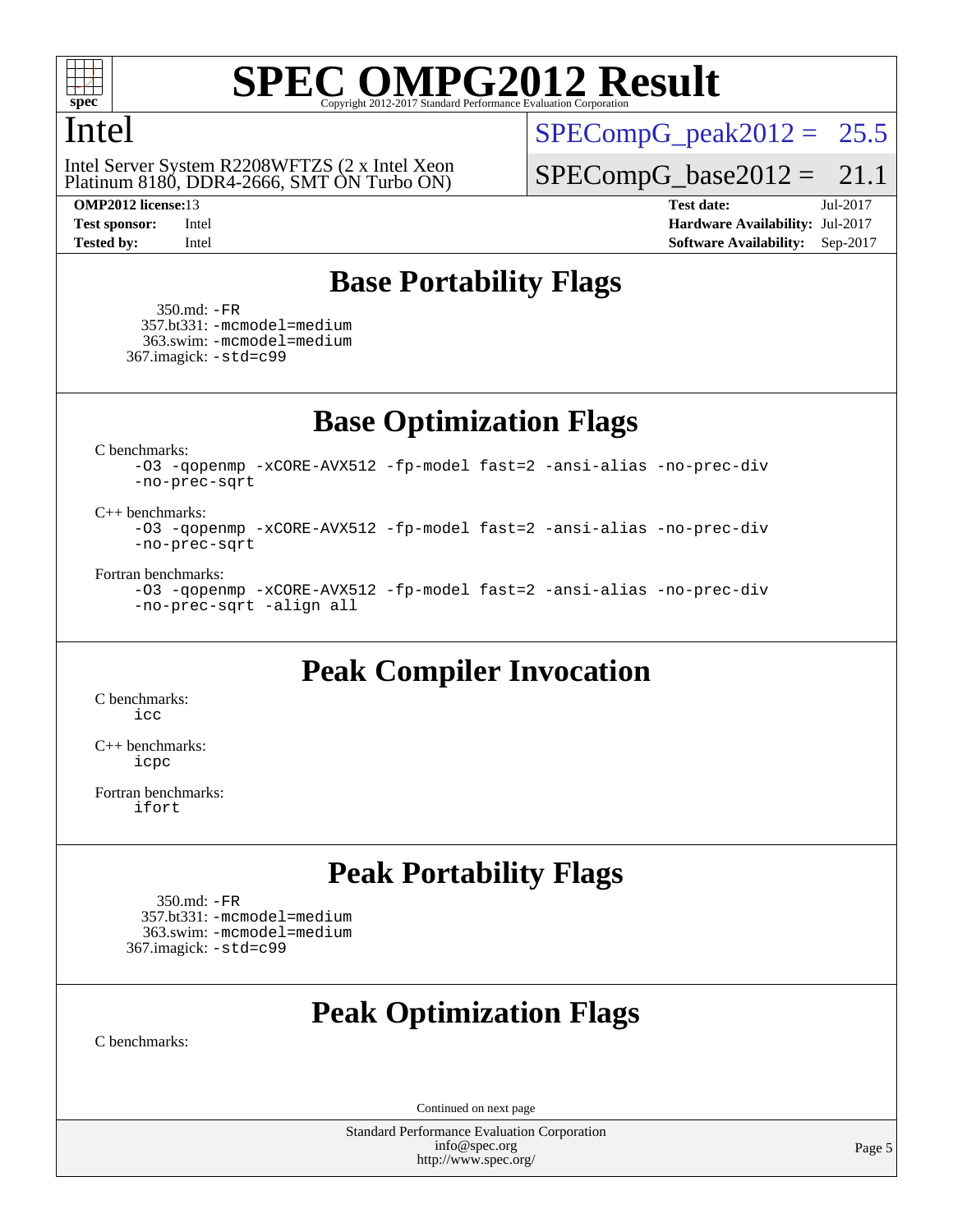

### Intel

 $SPECompG<sub>peak2012</sub> = 25.5$ 

Platinum 8180, DDR4-2666, SMT ON Turbo ON) Intel Server System R2208WFTZS (2 x Intel Xeon  $SPECompG_base2012 = 21.1$  $SPECompG_base2012 = 21.1$ 

**[OMP2012 license:](http://www.spec.org/auto/omp2012/Docs/result-fields.html#OMP2012license)**13 **[Test date:](http://www.spec.org/auto/omp2012/Docs/result-fields.html#Testdate)** Jul-2017 **[Test sponsor:](http://www.spec.org/auto/omp2012/Docs/result-fields.html#Testsponsor)** Intel **[Hardware Availability:](http://www.spec.org/auto/omp2012/Docs/result-fields.html#HardwareAvailability)** Jul-2017 **[Tested by:](http://www.spec.org/auto/omp2012/Docs/result-fields.html#Testedby)** Intel **[Software Availability:](http://www.spec.org/auto/omp2012/Docs/result-fields.html#SoftwareAvailability)** Sep-2017

## **[Peak Optimization Flags \(Continued\)](http://www.spec.org/auto/omp2012/Docs/result-fields.html#PeakOptimizationFlags)**

 352.nab: [-O3](http://www.spec.org/omp2012/results/res2017q3/omp2012-20170718-00108.flags.html#user_peakOPTIMIZE352_nab_f-O3) [-qopenmp](http://www.spec.org/omp2012/results/res2017q3/omp2012-20170718-00108.flags.html#user_peakOPTIMIZE352_nab_f-qopenmp) [-xCORE-AVX512](http://www.spec.org/omp2012/results/res2017q3/omp2012-20170718-00108.flags.html#user_peakOPTIMIZE352_nab_f-xCORE-AVX512) [-fp-model fast=2](http://www.spec.org/omp2012/results/res2017q3/omp2012-20170718-00108.flags.html#user_peakOPTIMIZE352_nab_f-fp-model_a7fb8ccb7275e23f0079632c153cfcab) [-fno-alias](http://www.spec.org/omp2012/results/res2017q3/omp2012-20170718-00108.flags.html#user_peakOPTIMIZE352_nab_f-no-alias_694e77f6c5a51e658e82ccff53a9e63a) [-no-prec-div](http://www.spec.org/omp2012/results/res2017q3/omp2012-20170718-00108.flags.html#user_peakOPTIMIZE352_nab_f-no-prec-div) [-no-prec-sqrt](http://www.spec.org/omp2012/results/res2017q3/omp2012-20170718-00108.flags.html#user_peakOPTIMIZE352_nab_f-no-prec-sqrt) 358.botsalgn: Same as 352.nab 359.botsspar: Same as 352.nab 367.imagick: [-O3](http://www.spec.org/omp2012/results/res2017q3/omp2012-20170718-00108.flags.html#user_peakOPTIMIZE367_imagick_f-O3) [-qopenmp](http://www.spec.org/omp2012/results/res2017q3/omp2012-20170718-00108.flags.html#user_peakOPTIMIZE367_imagick_f-qopenmp) [-xCORE-AVX2](http://www.spec.org/omp2012/results/res2017q3/omp2012-20170718-00108.flags.html#user_peakOPTIMIZE367_imagick_f-xCORE-AVX2) [-fp-model fast=2](http://www.spec.org/omp2012/results/res2017q3/omp2012-20170718-00108.flags.html#user_peakOPTIMIZE367_imagick_f-fp-model_a7fb8ccb7275e23f0079632c153cfcab) [-fno-alias](http://www.spec.org/omp2012/results/res2017q3/omp2012-20170718-00108.flags.html#user_peakOPTIMIZE367_imagick_f-no-alias_694e77f6c5a51e658e82ccff53a9e63a) [-no-prec-div](http://www.spec.org/omp2012/results/res2017q3/omp2012-20170718-00108.flags.html#user_peakOPTIMIZE367_imagick_f-no-prec-div) [-no-prec-sqrt](http://www.spec.org/omp2012/results/res2017q3/omp2012-20170718-00108.flags.html#user_peakOPTIMIZE367_imagick_f-no-prec-sqrt) 372.smithwa: Same as 367.imagick [C++ benchmarks:](http://www.spec.org/auto/omp2012/Docs/result-fields.html#CXXbenchmarks) [-O3](http://www.spec.org/omp2012/results/res2017q3/omp2012-20170718-00108.flags.html#user_CXXpeak_f-O3) [-qopenmp](http://www.spec.org/omp2012/results/res2017q3/omp2012-20170718-00108.flags.html#user_CXXpeak_f-qopenmp) [-xCORE-AVX512](http://www.spec.org/omp2012/results/res2017q3/omp2012-20170718-00108.flags.html#user_CXXpeak_f-xCORE-AVX512) [-fp-model fast=2](http://www.spec.org/omp2012/results/res2017q3/omp2012-20170718-00108.flags.html#user_CXXpeak_f-fp-model_a7fb8ccb7275e23f0079632c153cfcab) [-fno-alias](http://www.spec.org/omp2012/results/res2017q3/omp2012-20170718-00108.flags.html#user_CXXpeak_f-no-alias_694e77f6c5a51e658e82ccff53a9e63a) [-no-prec-div](http://www.spec.org/omp2012/results/res2017q3/omp2012-20170718-00108.flags.html#user_CXXpeak_f-no-prec-div) [-no-prec-sqrt](http://www.spec.org/omp2012/results/res2017q3/omp2012-20170718-00108.flags.html#user_CXXpeak_f-no-prec-sqrt) [Fortran benchmarks](http://www.spec.org/auto/omp2012/Docs/result-fields.html#Fortranbenchmarks): 350.md: [-O3](http://www.spec.org/omp2012/results/res2017q3/omp2012-20170718-00108.flags.html#user_peakOPTIMIZE350_md_f-O3) [-qopenmp](http://www.spec.org/omp2012/results/res2017q3/omp2012-20170718-00108.flags.html#user_peakOPTIMIZE350_md_f-qopenmp) [-xCORE-AVX512](http://www.spec.org/omp2012/results/res2017q3/omp2012-20170718-00108.flags.html#user_peakOPTIMIZE350_md_f-xCORE-AVX512) [-fp-model fast=2](http://www.spec.org/omp2012/results/res2017q3/omp2012-20170718-00108.flags.html#user_peakOPTIMIZE350_md_f-fp-model_a7fb8ccb7275e23f0079632c153cfcab) [-fno-alias](http://www.spec.org/omp2012/results/res2017q3/omp2012-20170718-00108.flags.html#user_peakOPTIMIZE350_md_f-no-alias_694e77f6c5a51e658e82ccff53a9e63a) [-no-prec-div](http://www.spec.org/omp2012/results/res2017q3/omp2012-20170718-00108.flags.html#user_peakOPTIMIZE350_md_f-no-prec-div) [-no-prec-sqrt](http://www.spec.org/omp2012/results/res2017q3/omp2012-20170718-00108.flags.html#user_peakOPTIMIZE350_md_f-no-prec-sqrt) [-align all](http://www.spec.org/omp2012/results/res2017q3/omp2012-20170718-00108.flags.html#user_peakFOPTIMIZE350_md_f-align_1ebfa66158b49aff21b037afc4046011) 351.bwaves: [-O3](http://www.spec.org/omp2012/results/res2017q3/omp2012-20170718-00108.flags.html#user_peakOPTIMIZE351_bwaves_f-O3) [-qopenmp](http://www.spec.org/omp2012/results/res2017q3/omp2012-20170718-00108.flags.html#user_peakOPTIMIZE351_bwaves_f-qopenmp) [-xCORE-AVX2](http://www.spec.org/omp2012/results/res2017q3/omp2012-20170718-00108.flags.html#user_peakOPTIMIZE351_bwaves_f-xCORE-AVX2) [-fp-model fast=2](http://www.spec.org/omp2012/results/res2017q3/omp2012-20170718-00108.flags.html#user_peakOPTIMIZE351_bwaves_f-fp-model_a7fb8ccb7275e23f0079632c153cfcab) [-fno-alias](http://www.spec.org/omp2012/results/res2017q3/omp2012-20170718-00108.flags.html#user_peakOPTIMIZE351_bwaves_f-no-alias_694e77f6c5a51e658e82ccff53a9e63a) [-no-prec-div](http://www.spec.org/omp2012/results/res2017q3/omp2012-20170718-00108.flags.html#user_peakOPTIMIZE351_bwaves_f-no-prec-div) [-no-prec-sqrt](http://www.spec.org/omp2012/results/res2017q3/omp2012-20170718-00108.flags.html#user_peakOPTIMIZE351_bwaves_f-no-prec-sqrt) [-align all](http://www.spec.org/omp2012/results/res2017q3/omp2012-20170718-00108.flags.html#user_peakFOPTIMIZE351_bwaves_f-align_1ebfa66158b49aff21b037afc4046011) 357.bt331: Same as 350.md 360.ilbdc: [-O3](http://www.spec.org/omp2012/results/res2017q3/omp2012-20170718-00108.flags.html#user_peakOPTIMIZE360_ilbdc_f-O3) [-qopenmp](http://www.spec.org/omp2012/results/res2017q3/omp2012-20170718-00108.flags.html#user_peakOPTIMIZE360_ilbdc_f-qopenmp) [-xCORE-AVX512](http://www.spec.org/omp2012/results/res2017q3/omp2012-20170718-00108.flags.html#user_peakOPTIMIZE360_ilbdc_f-xCORE-AVX512) [-fp-model fast=2](http://www.spec.org/omp2012/results/res2017q3/omp2012-20170718-00108.flags.html#user_peakOPTIMIZE360_ilbdc_f-fp-model_a7fb8ccb7275e23f0079632c153cfcab) [-ansi-alias](http://www.spec.org/omp2012/results/res2017q3/omp2012-20170718-00108.flags.html#user_peakOPTIMIZE360_ilbdc_f-ansi-alias) [-no-prec-div](http://www.spec.org/omp2012/results/res2017q3/omp2012-20170718-00108.flags.html#user_peakOPTIMIZE360_ilbdc_f-no-prec-div) [-no-prec-sqrt](http://www.spec.org/omp2012/results/res2017q3/omp2012-20170718-00108.flags.html#user_peakOPTIMIZE360_ilbdc_f-no-prec-sqrt) [-align all](http://www.spec.org/omp2012/results/res2017q3/omp2012-20170718-00108.flags.html#user_peakFOPTIMIZE360_ilbdc_f-align_1ebfa66158b49aff21b037afc4046011) 362.fma3d: Same as 350.md 363.swim: [-O3](http://www.spec.org/omp2012/results/res2017q3/omp2012-20170718-00108.flags.html#user_peakOPTIMIZE363_swim_f-O3) [-qopenmp](http://www.spec.org/omp2012/results/res2017q3/omp2012-20170718-00108.flags.html#user_peakOPTIMIZE363_swim_f-qopenmp) [-xCORE-AVX2](http://www.spec.org/omp2012/results/res2017q3/omp2012-20170718-00108.flags.html#user_peakOPTIMIZE363_swim_f-xCORE-AVX2) [-fp-model fast=2](http://www.spec.org/omp2012/results/res2017q3/omp2012-20170718-00108.flags.html#user_peakOPTIMIZE363_swim_f-fp-model_a7fb8ccb7275e23f0079632c153cfcab) [-no-prec-div](http://www.spec.org/omp2012/results/res2017q3/omp2012-20170718-00108.flags.html#user_peakOPTIMIZE363_swim_f-no-prec-div) [-no-prec-sqrt](http://www.spec.org/omp2012/results/res2017q3/omp2012-20170718-00108.flags.html#user_peakOPTIMIZE363_swim_f-no-prec-sqrt) [-fno-alias](http://www.spec.org/omp2012/results/res2017q3/omp2012-20170718-00108.flags.html#user_peakOPTIMIZE363_swim_f-no-alias_694e77f6c5a51e658e82ccff53a9e63a) [-qopt-malloc-options=3](http://www.spec.org/omp2012/results/res2017q3/omp2012-20170718-00108.flags.html#user_peakOPTIMIZE363_swim_f-qopt-malloc-options_0fcb435012e78f27d57f473818e45fe4) [-align all](http://www.spec.org/omp2012/results/res2017q3/omp2012-20170718-00108.flags.html#user_peakFOPTIMIZE363_swim_f-align_1ebfa66158b49aff21b037afc4046011) 370.mgrid331: Same as 363.swim 371.applu331: Same as 351.bwaves

The flags file that was used to format this result can be browsed at <http://www.spec.org/omp2012/flags/Intel-ic13.0-linux64.20170722.html>

You can also download the XML flags source by saving the following link: <http://www.spec.org/omp2012/flags/Intel-ic13.0-linux64.20170722.xml>

> Standard Performance Evaluation Corporation [info@spec.org](mailto:info@spec.org) <http://www.spec.org/>